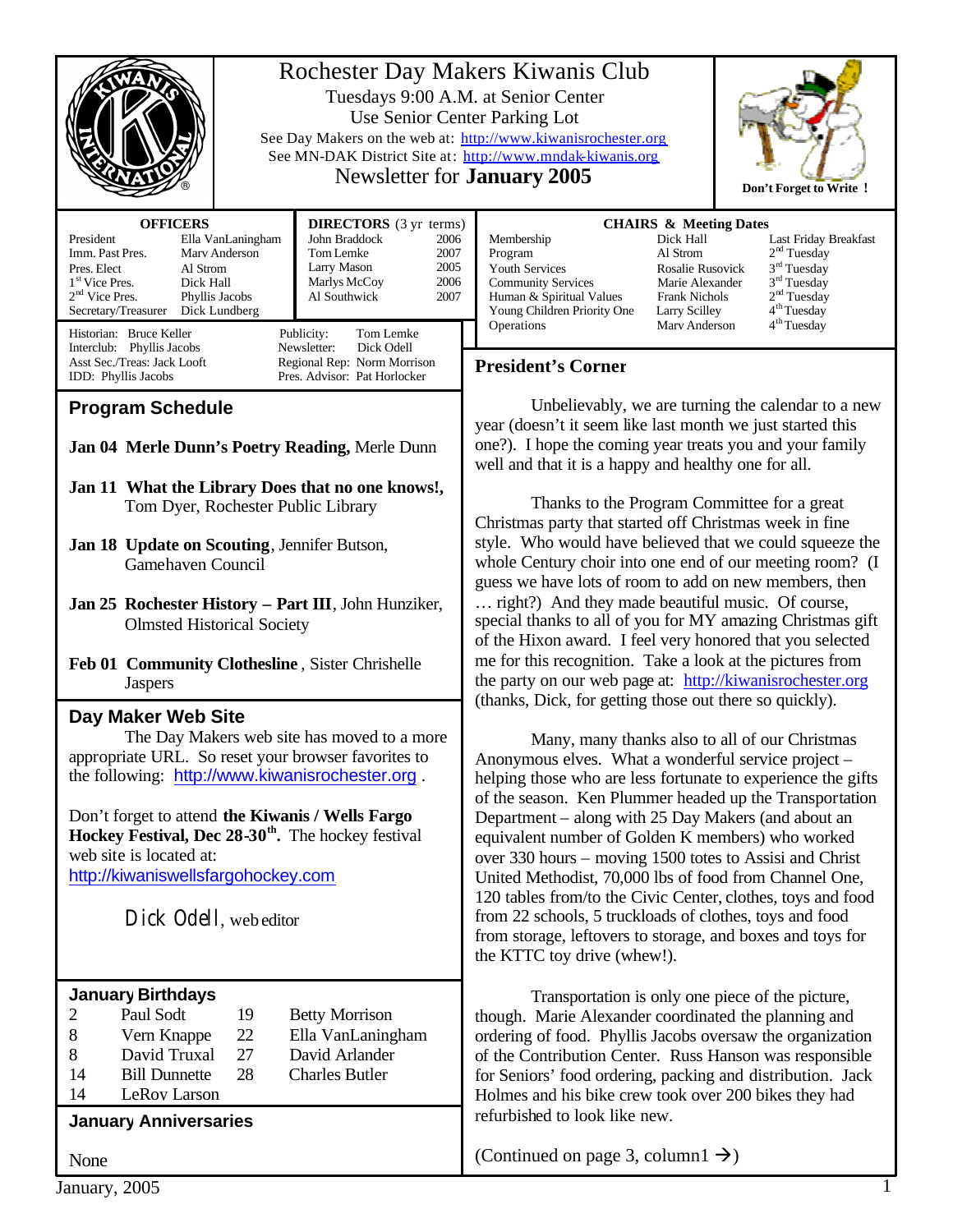# **Secretary/Treasurers Report – Nov '04**

| <b>Bank Balance 11/30/04:</b>                         |    | \$12,658.59 |  |
|-------------------------------------------------------|----|-------------|--|
| <b>Administrative Account:</b>                        |    | \$9,279.66  |  |
| Service Account:                                      |    | \$2,815.47  |  |
| Hockey/YCPO:                                          | S. | 402.04      |  |
| <b>Bike Repair:</b>                                   | S. | 161.42      |  |
| November Service Hour Statistics: 680 hours by 54     |    |             |  |
| members, 67% Participation. Day Makers on leave: Bill |    |             |  |
|                                                       |    |             |  |

Dunnette, Merlyn Jeche, David Truxal, Gerry Werven, John Wade

# **12/1404 Board Meeting Highlights:**

The annual Kiwanis Chili Feed, to benefit the Senior Center, will be held on March 5, 2005 at the Senior Center. Rochester West is in charge, and Marie Alexander will be our Day Maker Liaison. Skip-a-Meal will be done in January. The audit of the clubs financial records for the 2003/2004 Kiwanis year was completed by Tom Lemke and Bob Wenner. There were no issues.

The board approved membership applications from Joyce Hart and Byron Stadsvold. President Ella asked each board member to develop criteria for distributing funds from the Service Account and to nominate projects to receive funds before the next board meeting. President Ella asked each board member to review the Membership Stabilization Plan developed by the District Governor and District Governor Elect, and provide comments to her via e-mail.

# **COMMITTEE REPORTS**

**Membership-** We have five new members this Kiwanis year (Since 10/1/04), with membership currently at 83. **Program-** Century HS will bring its sixty member choir for our Christmas party on December 21. Programs are scheduled through February.

**Operations**- We continue to sell Senior Center coupon books. We have not looked at other selling sites. We plan to continue selling through January. The committee is starting to do the groundwork for a DM Foundation. **Community Service-** The board is pleased with the results of Christmas Anonymous. There is concern for Community Food Project drivers since three have dropped recently.

**Human & Spiritual Values-** The board approved a committee recommendation to make the Book Project for Women in Prison under Community Clothes Line an approved club project.

**YCPO-** January  $29<sup>th</sup>$  will be Souper Bowl Saturday. CCR&R was suggested for a donation of service fund monies.

**Youth Services-** Christmas Anonymous large size bike helmets are being exchanged for smaller ones. Terrific Kids supplies have been ordered. The committee is exploring doing tutoring at John Marshall HS, and will be meeting with school staff. Jerry Steinke and Judy Lien will be chairing committee while Rosalie is on leave. (Continued next column -->)

**IDD-** The committee will prepare a newsletter article to update the club in what is happening with the IDD project, also a presentation at a meeting. The committee would like to place donation cans in businesses again.

Richard Lundberg

# **Human and Spiritual Values Committee:**

It is probably a good thing that New Years Day follows so closely after Christmas because it makes it easier to incorporate the Christmas message in our resolutions.

Yes, many of us have given up making resolutions. So often they seem to be broken quickly. But, the idea of constantly reframing life's intent,of remembering what and who we want to be, is a healthy human endeavor. The New Year affords us a good opportunity to reaffirm our deepest purposes and values. It is a worthy suggestion that we carry the peace and goodwill of Christmas over into our approach to the new year.

Frank Nichols

# **YOUTH SERVICES COMMITTEE:**

The Youth Services Committee met Dec. 21. Al reported that all 140 bicycle helmets were distributed by noon at Christmas Anonymous. There was some discussion about distributing bicycle helmets—when to do it and how often. A Bike Rodeo was mentioned as a good idea to pursue.

Al and Dave said 190 bikes were given at Christmas Anonymous this December. However there were 23 left at the end of the day. They felt it was because some people might not have had a way to transport them home.

Dallas reported on tutoring at Pinewood. He said there are always 4-6 Day Makers present and plenty of children to tutor. Terrific Kids is going smoothly and a Popcorn Party was held last week.

Jerry reported on the Century Key Club. He has invited the officers to our meeting Dec. 28. It is a way for us to connect with them as well as for them to see how our club meeting is conducted.

Rosalie and Al reported on a meeting they had with John Marshall H.S. counselors and administrators regarding a proposed tutoring project there. There will be more information coming on this with Mary Sorensen attending a meeting in January to answer questions members might have. It is thought this would start around Feb.7, 2005.

Rosalie will be on leave January through April 1. During her absence Jerry Steinke and Judy Lien will conduct meetings. Thank You!!!

Rosalie Rusovick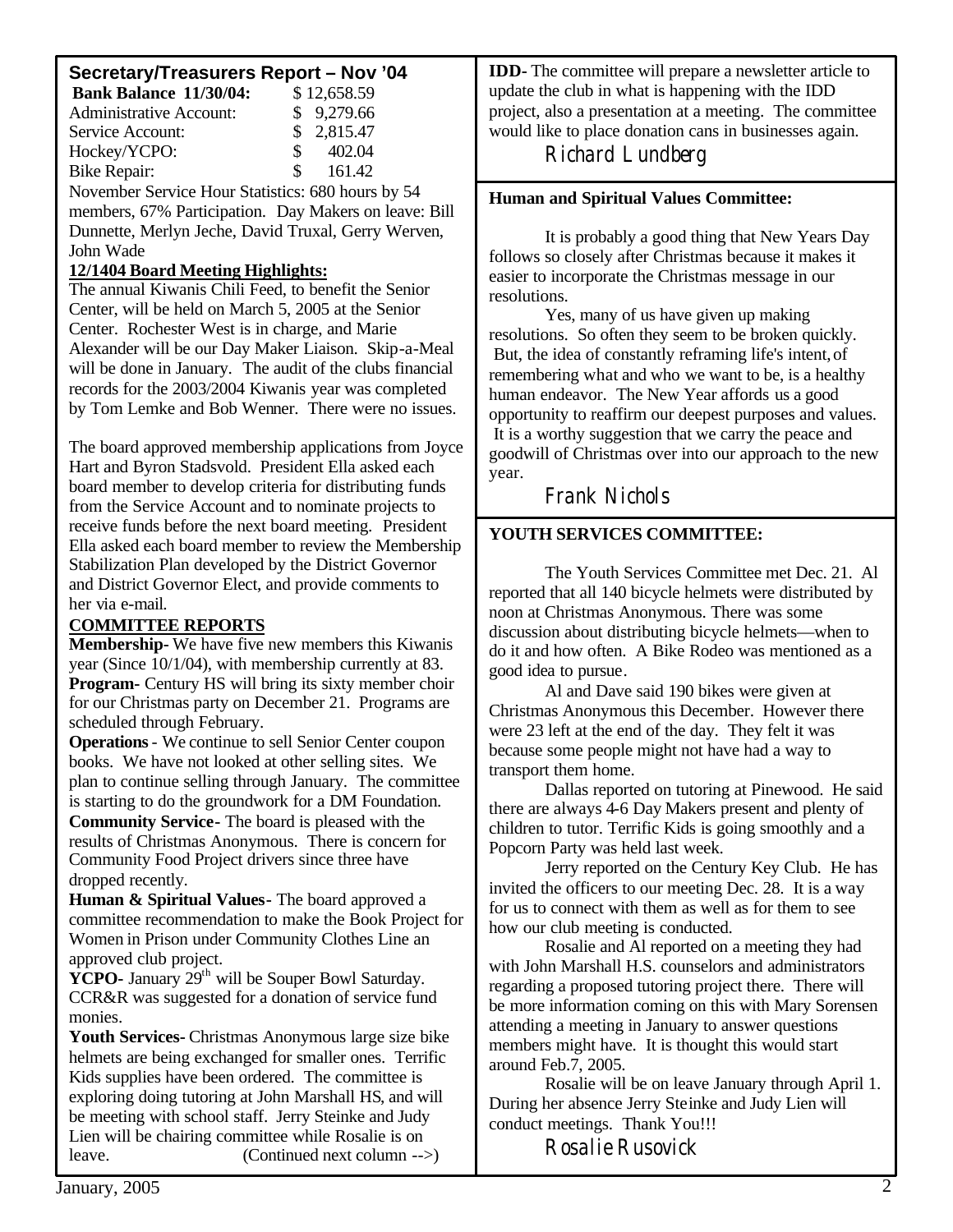#### **President's Corners:** (Cont from page 1)

### **Hixon Award Winner:**

Al Southwick and his bike helmet project assistants gave away 140 helmets. All in all, it was a very successful venture.

Simultaneously, John Looft gathered together his Salvation Army Red Kettle ringers – 20 Day Makers – for 38 hours of service. Kudos to those elves too.

And now, the current big effort is this week's Kiwanis / Wells Fargo Hockey Festival, December 28- 30. This will be the  $12<sup>th</sup>$  year of this combined fund raising and sporting event. Over \$396,000 has been raised and distributed to local and other Kiwanis sponsored youth and community service projects in the past 11 years. Thanks go to those who help volunteer to take a stint and those who buy or sell tickets. Check it out at: <http://kiwaniswellsfargohockey.com>

Meanwhile, new member Dallas Glaser has been busily selling the Senior Center coupon books – 22 books by the end of November – a nice fund-raiser for both the Senior Center and ourselves. Thank you for jumping right in Dallas.

Looking ahead, we have several dates you should put on your calendars.

- **January 29** will be the Souper Bowl Party, benefiting Child Care Resource and Referral, and headed up by Young Children Priority One under Larry Scilley.
- **March 5** will be the Senior Center Chili Feed Marie Alexander of Community Services will be our liaison on this project.
- April 7-10 will be the visit by International President Case Van Kleef to Minneapolis – let's organize a contingent to go to events connected with his visit.
- **July 2-6** is the Kiwanis International Convention in Hawaii. Glenn and I already have our tickets and would love to have some of you go with us. It will be fun!

Ella

### **Rochester on Tour of State Capitol:**

Tour the capitol and meet the legislators in St Paul on Tues, Jan  $25<sup>th</sup>$ . Call (507) 288-1122 or use: <http://rochestermnchamber.com>to register. Cost is \$20 and includes the bus ride to St. Paul.

The George F. Hixon Fellowship was established in 1983 to honor the first president of Kiwanis International, George F. Hixon. Contributions of \$1000.00 to the International Foundation were recognized by induction into this fellowship. When the Worldwide Service Project, the virtual elimination of Iodine Deficiency Disorders, was adopted in 1994, monies donated were earmarked toward the goal of raising \$75 million dollars. That goal was achieved in 2000 and was recognized by a reception by invitation to a banquet that was held in 2002, being delayed due to the attack on the World Trade Center in 2001.

In 2003, the percentage of countries that were serviced by iodized salt, the preferred method of insuring iodine in the diet, was raised from twenty to eighty three. At that time, maintenance of what had been accomplished **and** the completion of the project required an extension for collection of additional funds. Acknowledgement that monitoring of participating also prompted a new goal of an additional \$3 million dollars that would be matched by two United Nations organizations, bringing a grand total of \$9 million dollars.

The Rochester Day Makers have collected sufficient funds since the onset of this project to honor almost thirty of our members with induction into this remarkable fellowship. Each thousand-dollar contribution touches the lives of twenty thousand children throughout the world. So we are justifiably proud of our club for serving almost six hundred thousand children.

We continue to contribute by collecting change at our weekly meetings and by helping at the annual Kiwanis/Wells Fargo Hockey Festival over the past few years. Congratulations to each and every one of you.

This year's Day Makers Hixon Award was presented to **Ella VanLaningham** in Dec'04. Congratulations to Ella! **Chuck**